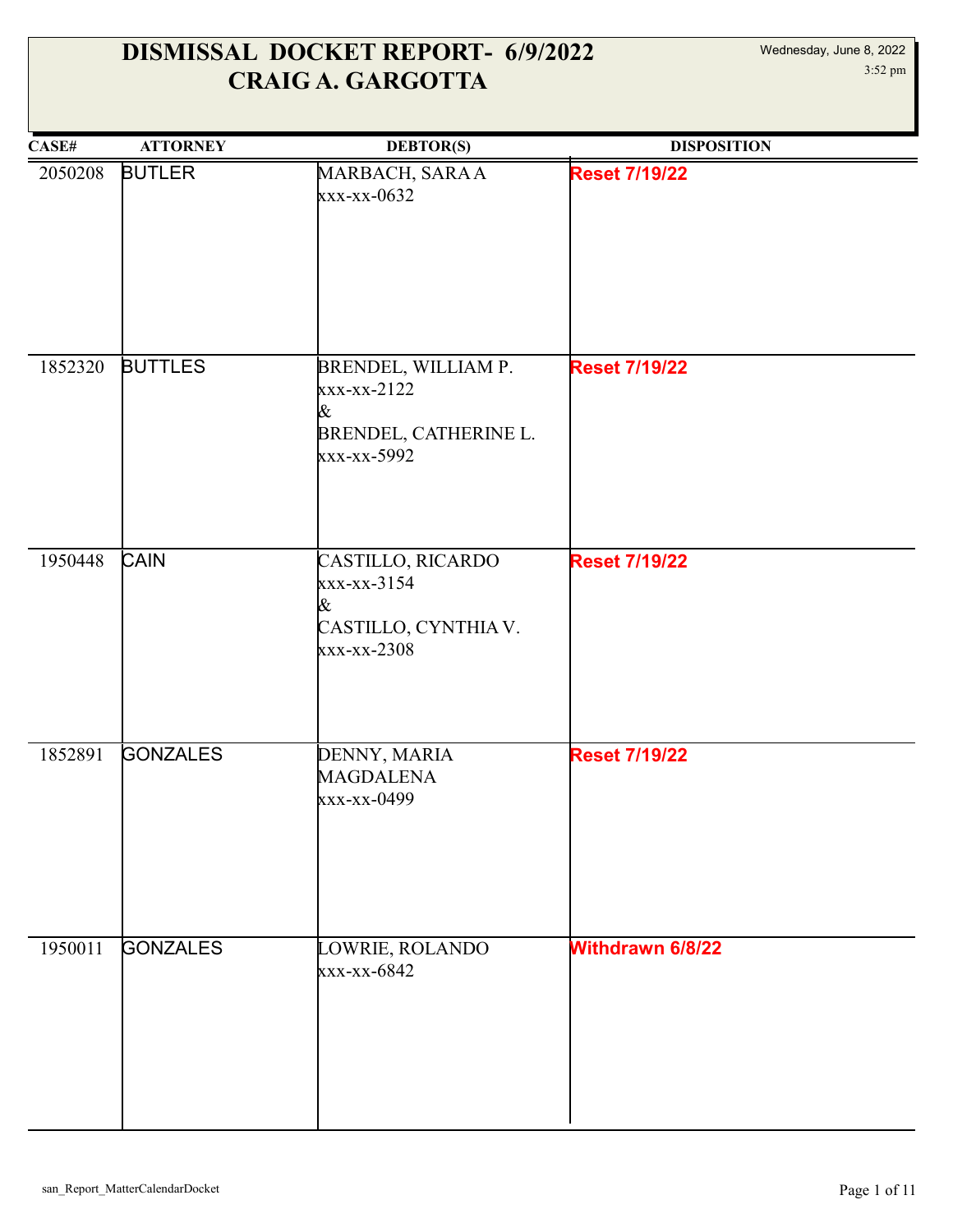| CASE#   | <b>ATTORNEY</b> | <b>DEBTOR(S)</b>                                                  | <b>DISPOSITION</b>   |
|---------|-----------------|-------------------------------------------------------------------|----------------------|
| 1952873 | <b>GONZALES</b> | RODRIGUEZ, FRANCISCO<br>xxx-xx-9611                               | <b>Reset 7/19/22</b> |
| 2050873 | <b>GONZALES</b> | RODRIGUEZ, SOPHIE MARIE <mark>Reset 7/19/22</mark><br>xxx-xx-0952 |                      |
| 2050099 | <b>GONZALES</b> | WARE, LA'KISHIA<br>xxx-xx-9519                                    | <b>Reset 7/19/22</b> |
| 1952871 | <b>GONZALES</b> | WILLIAMS, EUGENIA<br><b>REYNA</b><br>xxx-xx-0940                  | <b>Reset 7/19/22</b> |
| 2150868 | LEE LAW FIRM    | MORALES, ALEXANDER<br><b>GEOVANNI</b><br>xxx-xx-3542              | <b>Reset 7/19/22</b> |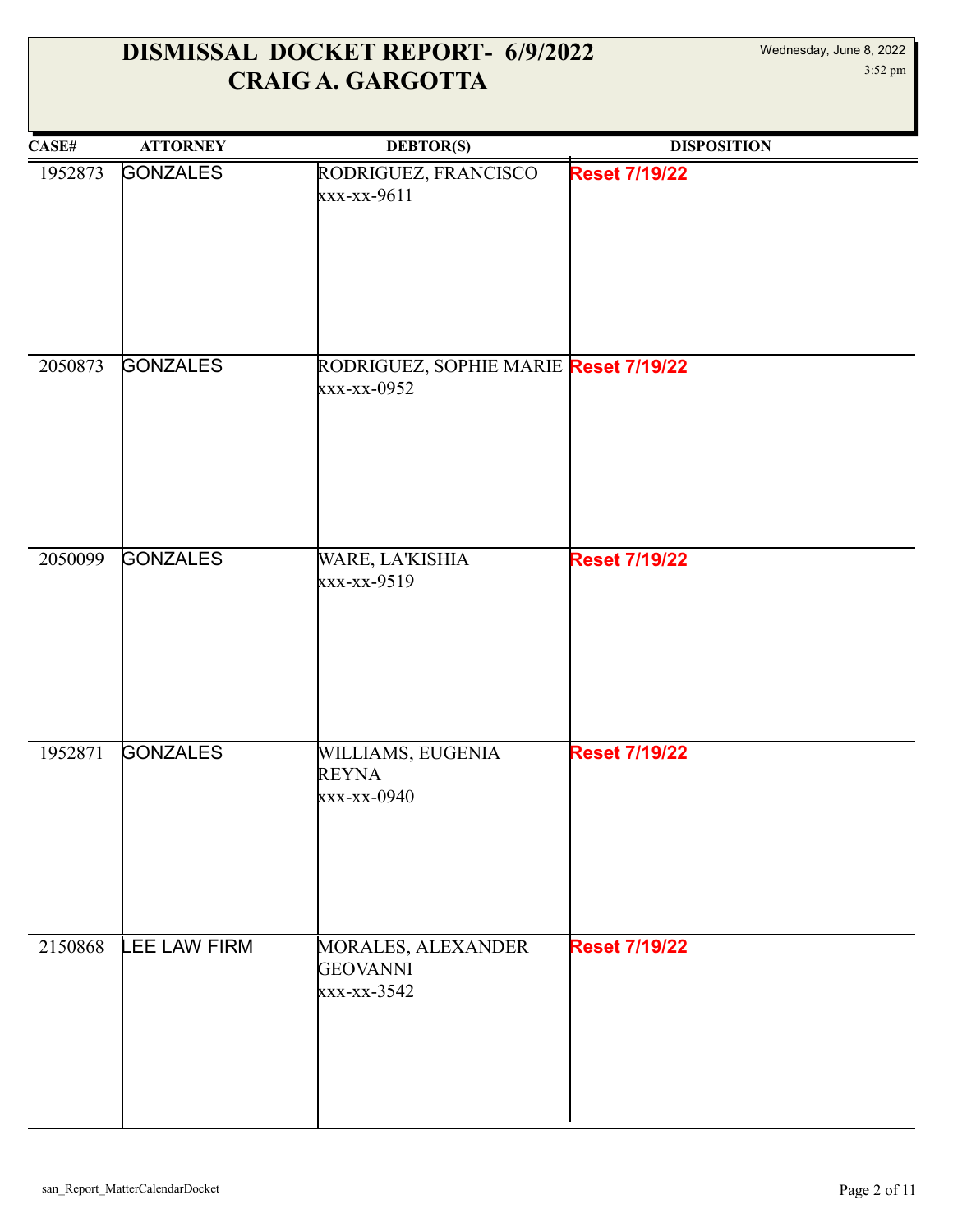| CASE#   | <b>ATTORNEY</b> | <b>DEBTOR(S)</b>                                                             | <b>DISPOSITION</b>                                                        |
|---------|-----------------|------------------------------------------------------------------------------|---------------------------------------------------------------------------|
| 1851975 | <b>MCLEOD</b>   | TATE, CHARLES<br>xxx-xx-2169                                                 | <b>Reset 7/19/22</b>                                                      |
| 1950618 | <b>OJEDA</b>    | xxx-xx-1993                                                                  | ESTRADA, JOSE ALEJANDROAgreed Order To Come From Mary<br><b>Viegelahn</b> |
| 1952282 | <b>OJEDA</b>    | MORALES, GUADALUPE<br>$XXX-XX-2265$                                          | <b>Reset 7/19/22</b>                                                      |
| 2050566 | <b>OJEDA</b>    | RUIZ, ROBERT ANTHONY<br>xxx-xx-2765<br>&<br>RUIZ, DEBRA LEE<br>xxx-xx-5439   | <b>Agreed Order To Come From Mary</b><br><b>Viegelahn</b>                 |
| 1951946 | <b>SHULTER</b>  | CLARK, JAMES BRIAN<br>xxx-xx-8529<br>&<br>CLARK, TANYA RACHEL<br>xxx-xx-7608 | <b>Deny Modification - Grant Otc From</b><br><b>Mary Viegelahn</b>        |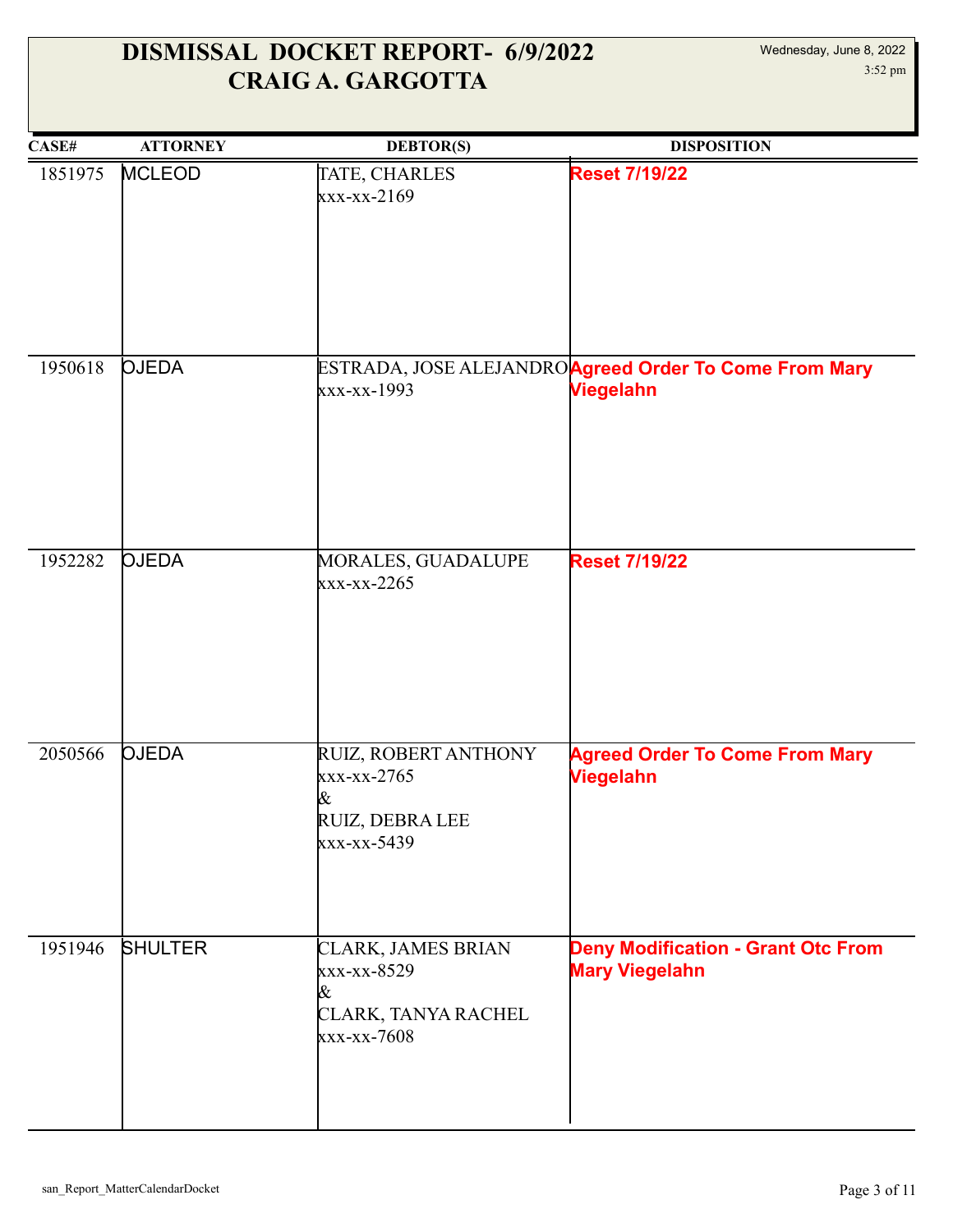| CASE#   | <b>ATTORNEY</b> | <b>DEBTOR(S)</b>                                                                   | <b>DISPOSITION</b>                                               |
|---------|-----------------|------------------------------------------------------------------------------------|------------------------------------------------------------------|
| 2150066 | <b>SHULTER</b>  | DIAZ, GUADALUPE<br>xxx-xx-6095                                                     | <b>Withdrawn 6/8/22</b>                                          |
| 1951033 | <b>SHULTER</b>  | HOPE, CHERYL ANN<br>xxx-xx-1429                                                    | <b>Agreed Order To Come From Mary</b><br><b>Viegelahn</b>        |
| 2051837 | <b>SHULTER</b>  | ROBERTSON, BRENDA<br><b>JOYCE</b><br>xxx-xx-4086                                   | <b>Withdrawn 6/8/22</b>                                          |
| 2051069 | <b>SHULTER</b>  | THOMAS, STEPHEN J.<br>xxx-xx-1048<br>&<br>THOMAS, SHANA DEE<br>xxx-xx-8839         | <b>Deny Mod - Grant Tmtd - Otc From</b><br><b>Mary Viegelahn</b> |
| 1652948 | <b>SORIA</b>    | FIGUEROA, RICARDO A.<br>xxx-xx-6312<br>&<br>FICELLO-FIGUEROA, TERRY<br>xxx-xx-3560 | <b>Reset 7/19/22</b>                                             |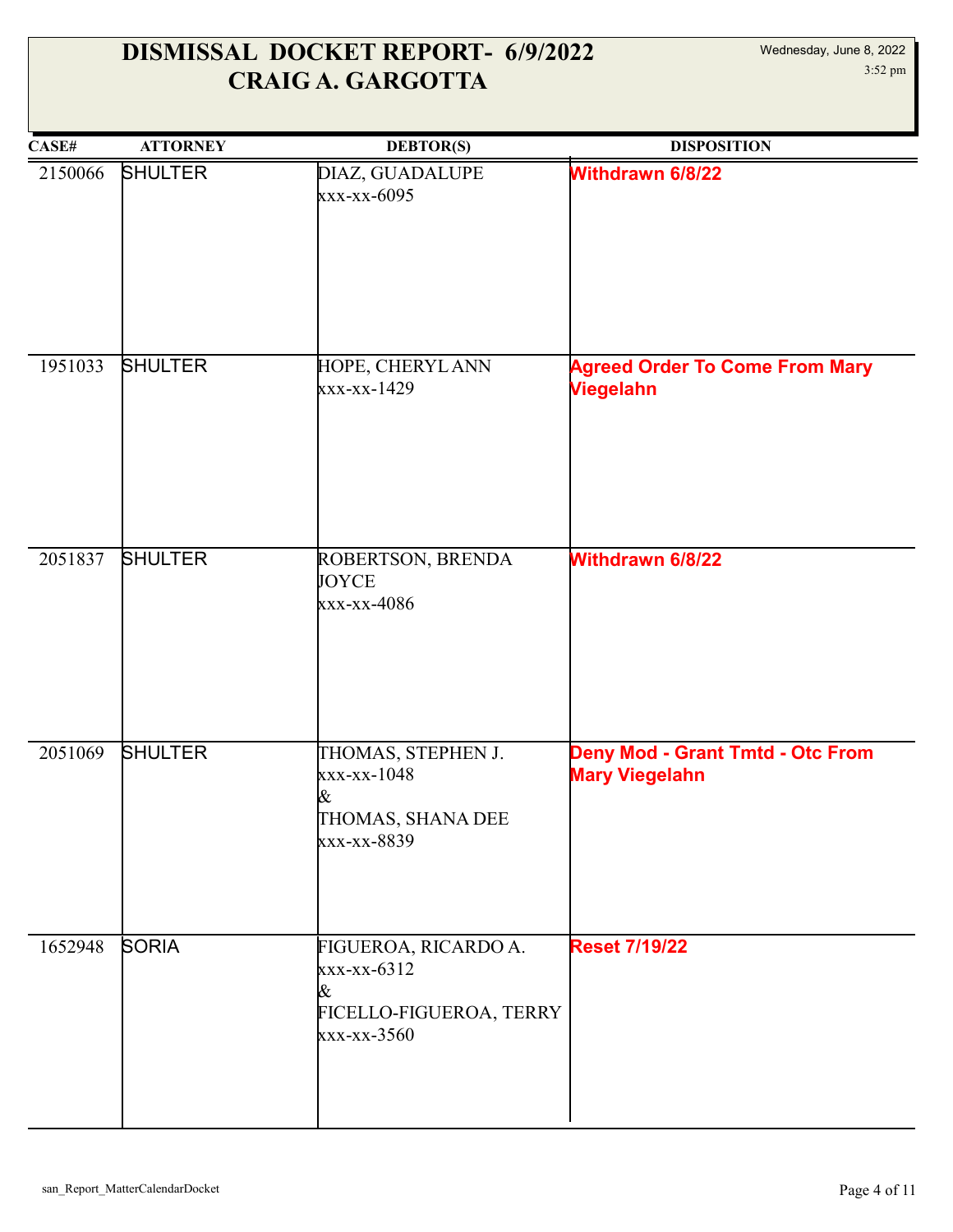| CASE#   | <b>ATTORNEY</b>      | <b>DEBTOR(S)</b>                                           | <b>DISPOSITION</b>                                                        |
|---------|----------------------|------------------------------------------------------------|---------------------------------------------------------------------------|
| 1850148 | <b>SORIA</b>         | MATA, BRIGIDA<br>xxx-xx-3078                               | <b>Reset 7/19/22</b>                                                      |
| 2150539 | <b>SORIA</b>         | <b>TELLO, NICKOLAS THOMAS Reset 7/19/22</b><br>xxx-xx-3293 |                                                                           |
| 1952772 | <b>VANHEMELRIJCK</b> | ARREDONDO, ROSANNA F.<br>$xxx-xx-4756$                     | <b>Withdrawn 6/8/22</b>                                                   |
| 1950555 | <b>VANHEMELRIJCK</b> | BALLESTEROS, MARTHA<br>LAURA<br>xxx-xx-5685                | <b>Reset 7/19/22</b>                                                      |
| 2150227 | <b>VANHEMELRIJCK</b> | BAUTISTA, JR., GENARO<br><b>ANGEL</b><br>xxx-xx-7183       | <b>Deny Modification - Grant Tmtd - Otc</b><br><b>From Mary Viegelahn</b> |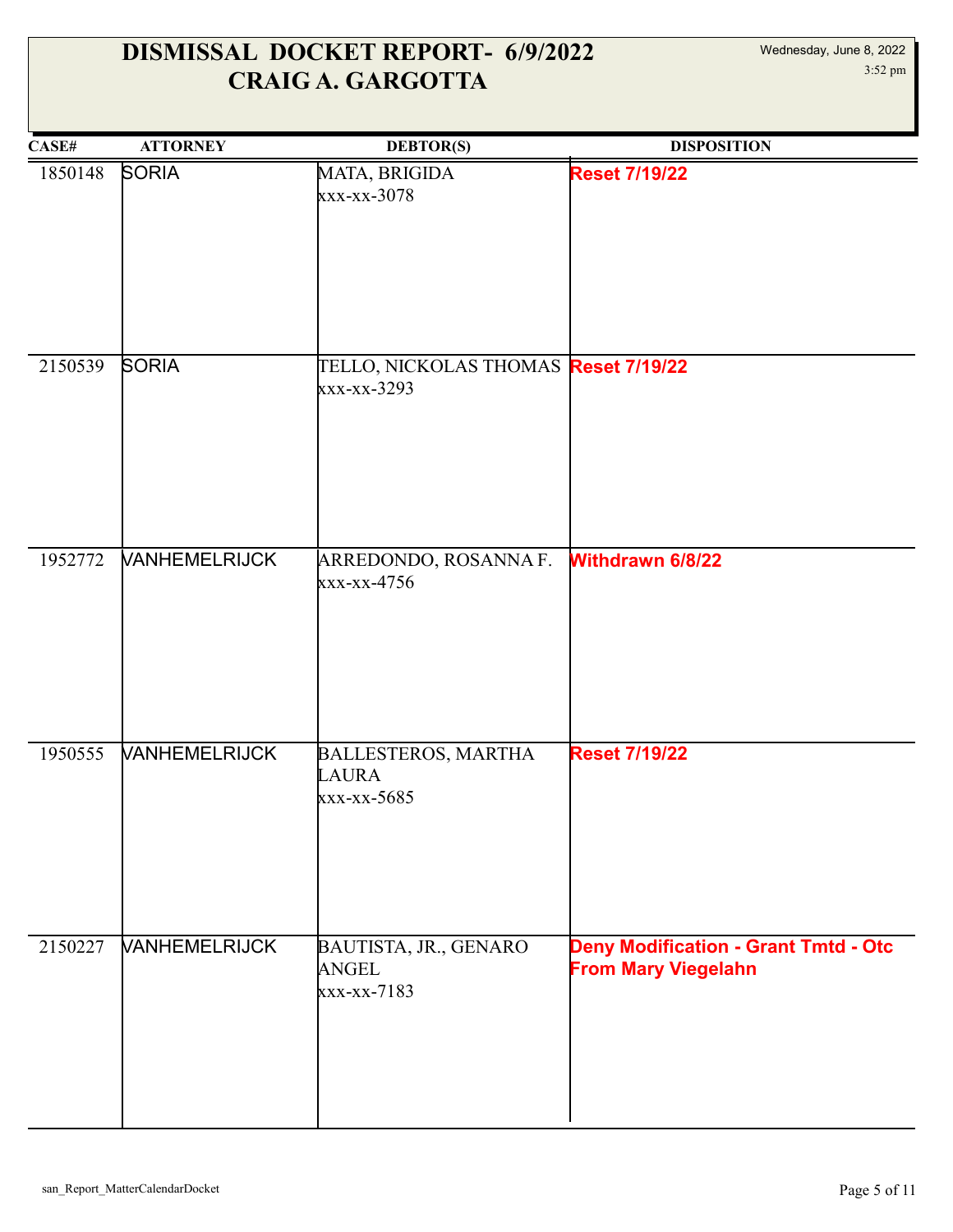| CASE#   | <b>ATTORNEY</b>             | DEBTOR(S)                                                                                        | <b>DISPOSITION</b>                                        |
|---------|-----------------------------|--------------------------------------------------------------------------------------------------|-----------------------------------------------------------|
| 1751161 | <b>VANHEMELRIJCK</b>        | <b>BENITES, JOEL</b><br>xxx-xx-0680                                                              | <b>Grant - Otc From Mary Viegelahn</b>                    |
| 2051948 | <b><i>NANHEMELRIJCK</i></b> | CORTEZ, ANITA DEL<br><b>CARMEN</b><br>xxx-xx-1015                                                | <b>Reset 7/19/22</b>                                      |
| 2150998 | <b>VANHEMELRIJCK</b>        | CORTEZ, DANIEL REYES<br>xxx-xx-0818                                                              | <b>Reset 8/9/22</b>                                       |
| 2151197 | <b>VANHEMELRIJCK</b>        | CZAJKA, CORBY RICHARD<br>xxx-xx-6676<br>&<br>CZAJKA, SARAH LYNN<br>xxx-xx-3038                   | <b>Withdrawn 6/8/22</b>                                   |
| 1952731 | <b><i>VANHEMELRIJCK</i></b> | ESCAMILLA, AARON<br><b>CHRISTOPHER</b><br>xxx-xx-7086<br>&<br>ESCAMILLA, MEGAN M.<br>xxx-xx-2874 | <b>Agreed Order To Come From Mary</b><br><b>Viegelahn</b> |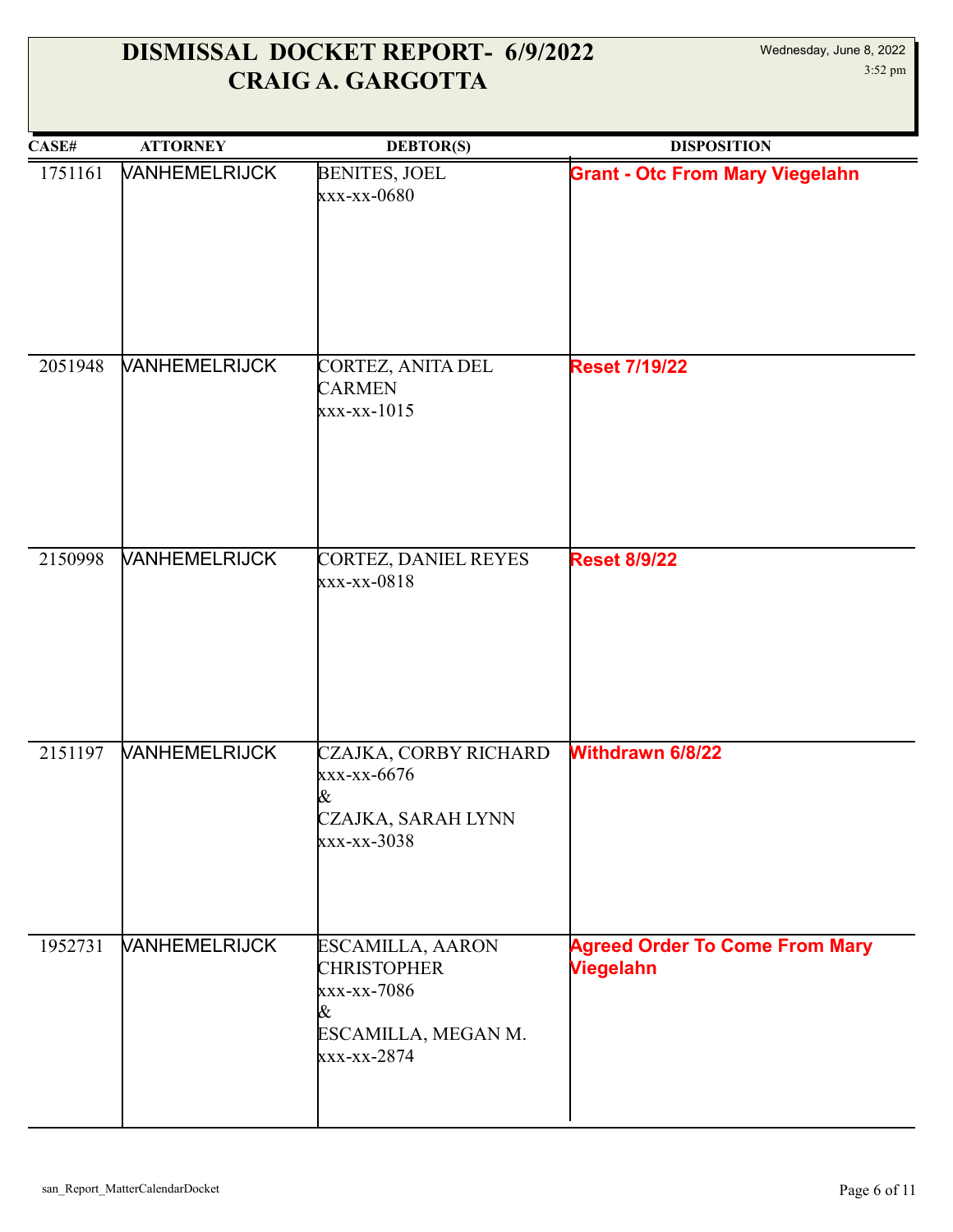| CASE#   | <b>ATTORNEY</b>             | <b>DEBTOR(S)</b>                                                                            | <b>DISPOSITION</b>                                        |
|---------|-----------------------------|---------------------------------------------------------------------------------------------|-----------------------------------------------------------|
| 1950767 | <b>VANHEMELRIJCK</b>        | FORSCH, ROGER DANIEL<br>xxx-xx-1903                                                         | <b>Grant - Otc From Mary Viegelahn</b>                    |
| 2051081 | <b><i>NANHEMELRIJCK</i></b> | GARZA, FRANCISCA<br>xxx-xx-8869                                                             | <b>Withdrawn 6/8/22</b>                                   |
| 2150464 | <b>VANHEMELRIJCK</b>        | HERNANDEZ, MARIA<br><b>ESTELLA</b><br>xxx-xx-4806                                           | <b>Agreed Order To Come From Mary</b><br><b>Viegelahn</b> |
| 1951329 | <b>VANHEMELRIJCK</b>        | HOYLE, LAURA GRIFFIS<br>xxx-xx-6983                                                         | <b>Reset 7/19/22</b>                                      |
| 1951583 | <b>VANHEMELRIJCK</b>        | JUAREZ, LEONARD<br><b>ANTHONY</b><br>xxx-xx-7936<br>&<br>JUAREZ, VANESSA ANN<br>xxx-xx-9671 | <b>Grant - Otc From Mary Viegelahn</b>                    |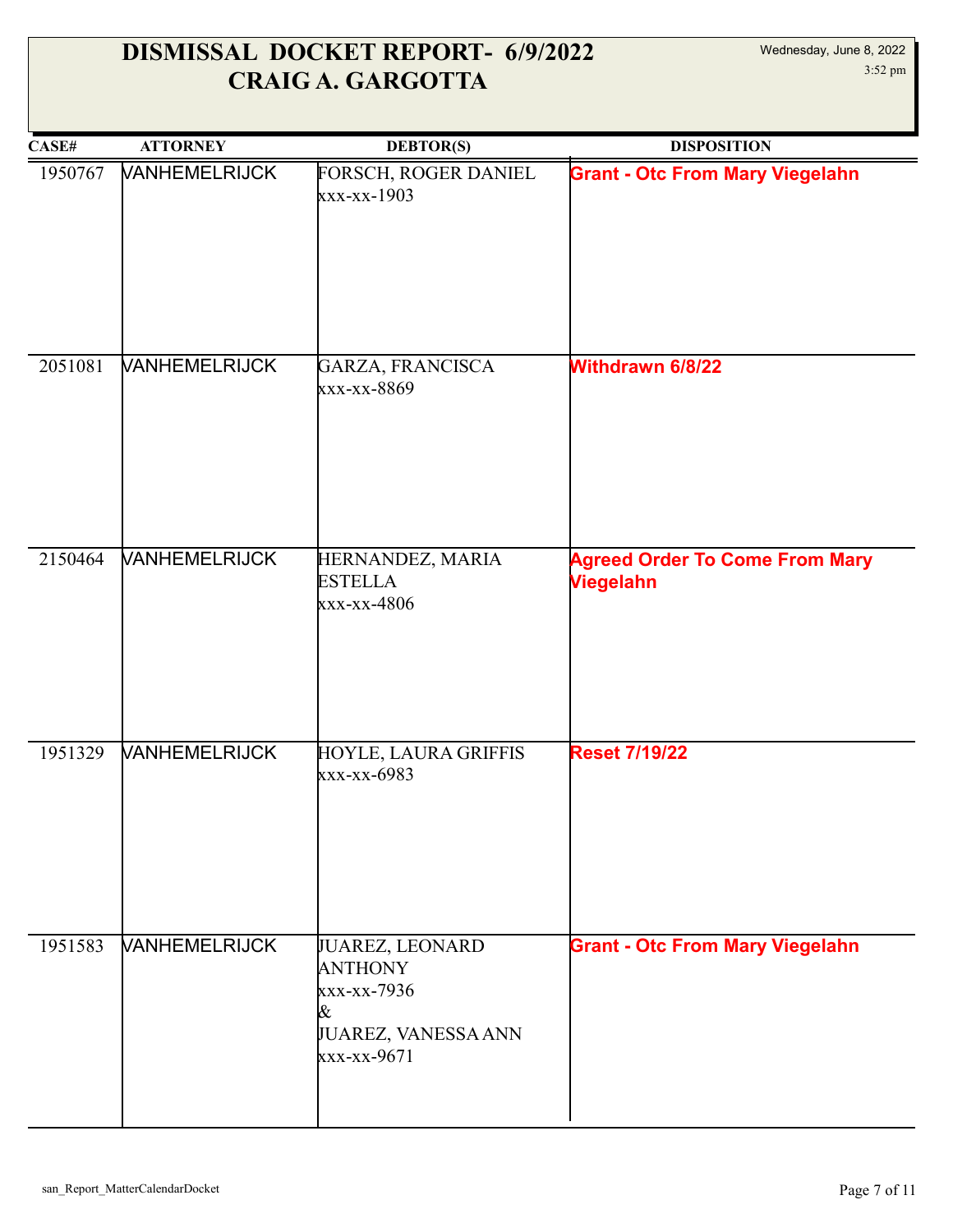| CASE#   | <b>ATTORNEY</b>             | DEBTOR(S)                                                                                 | <b>DISPOSITION</b>                                        |
|---------|-----------------------------|-------------------------------------------------------------------------------------------|-----------------------------------------------------------|
| 1751753 | <b>VANHEMELRIJCK</b>        | KENTON, ALONZO A.<br>xxx-xx-6521<br>&<br>KENTON, CARNECKA<br><b>LESLIE</b><br>xxx-xx-8366 | <b>Reset 7/19/22</b>                                      |
| 1951784 | <b>VANHEMELRIJCK</b>        | KJAR, ANDREW JASON<br>xxx-xx-5521<br>&<br>KJAR, DONNA JOYCE<br>xxx-xx-9451                | <b>Agreed Order To Come From Mary</b><br><b>Viegelahn</b> |
| 1950484 | <b>VANHEMELRIJCK</b>        | LANDRUM, DOUGLAS H.<br>xxx-xx-9451<br>&<br>LANDRUM, GLORIA JEAN<br>xxx-xx-5831            | <b>Grant - Otc From Mary Viegelahn</b>                    |
| 1950214 | <b>VANHEMELRIJCK</b>        | LOPEZ, MARY GARCIA<br>$xxx-xx-2102$                                                       | <b>Withdrawn 6/8/22</b>                                   |
| 2050547 | <b><i>NANHEMELRIJCK</i></b> | MORIN, TRAVIS WILLIAM<br>xxx-xx-7309<br>&<br>MORIN, STAR LYNN<br>xxx-xx-7008              | <b>Withdrawn 6/8/22</b>                                   |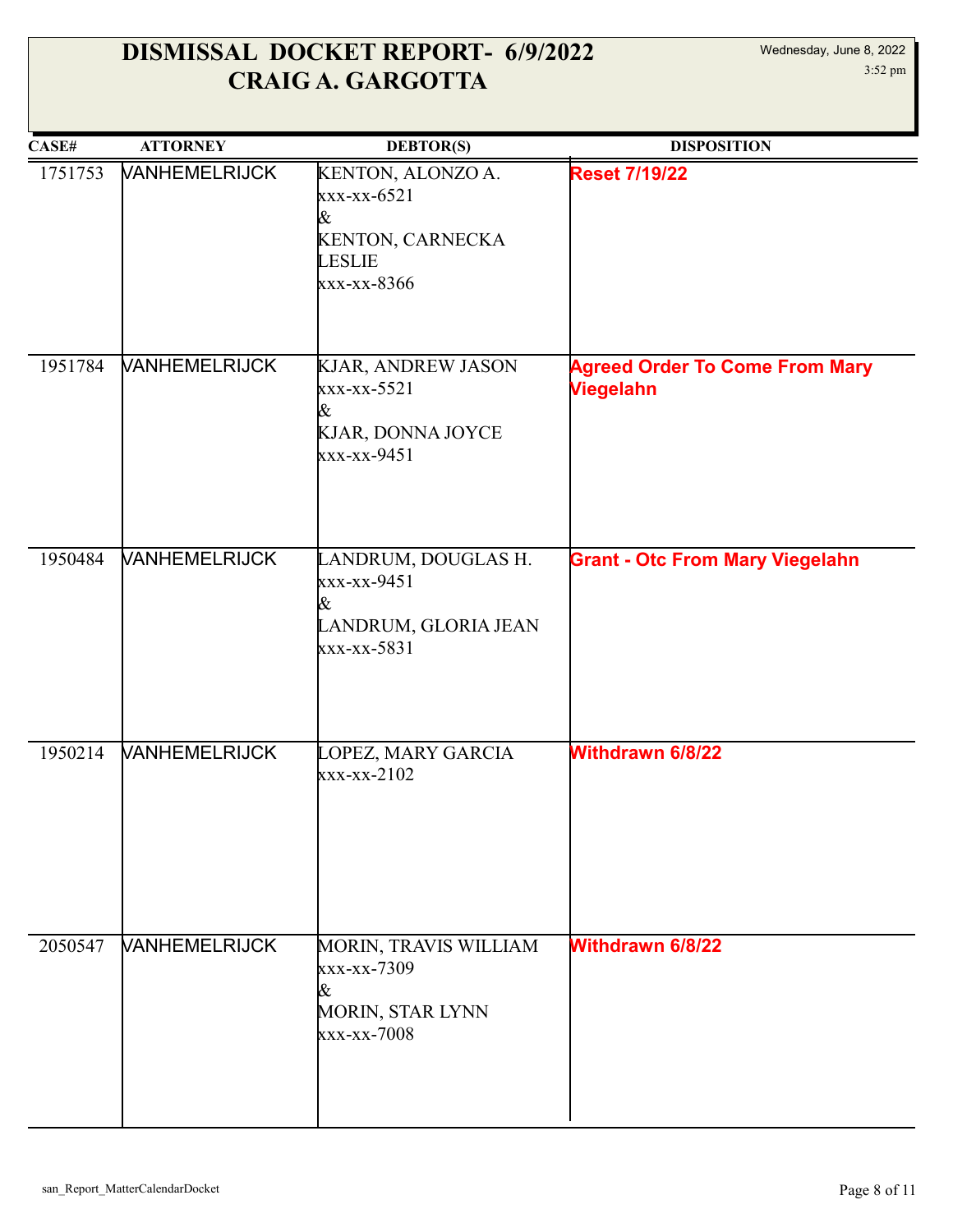| CASE#   | <b>ATTORNEY</b>             | <b>DEBTOR(S)</b>                                                                                  | <b>DISPOSITION</b>      |
|---------|-----------------------------|---------------------------------------------------------------------------------------------------|-------------------------|
| 2050249 | <b>VANHEMELRIJCK</b>        | NAYLOR, DAVID<br>xxx-xx-9809                                                                      | <b>Reset 7/19/22</b>    |
| 1852852 | <b>VANHEMELRIJCK</b>        | <b>OLIVER, JONATHAN</b><br><b>ALEXANDER</b><br>$xxx-xx-4130$                                      | <b>Withdrawn 6/8/22</b> |
| 1950401 | <b>VANHEMELRIJCK</b>        | PRINCE, JR., GEORGE<br><b>CURTIS</b><br>xxx-xx-6197<br>&<br>PRINCE, CHERYL ANNETTE<br>xxx-xx-7494 | <b>Reset 7/19/22</b>    |
| 1852413 | <b>VANHEMELRIJCK</b>        | RANKIN, GEORGE ANSLUN<br>xxx-xx-9781                                                              | <b>Reset 7/19/22</b>    |
| 1852590 | <b><i>NANHEMELRIJCK</i></b> | RODRIGUEZ, MARIA<br><b>CONCEPCION</b><br>xxx-xx-3443                                              | <b>Withdrawn 6/8/22</b> |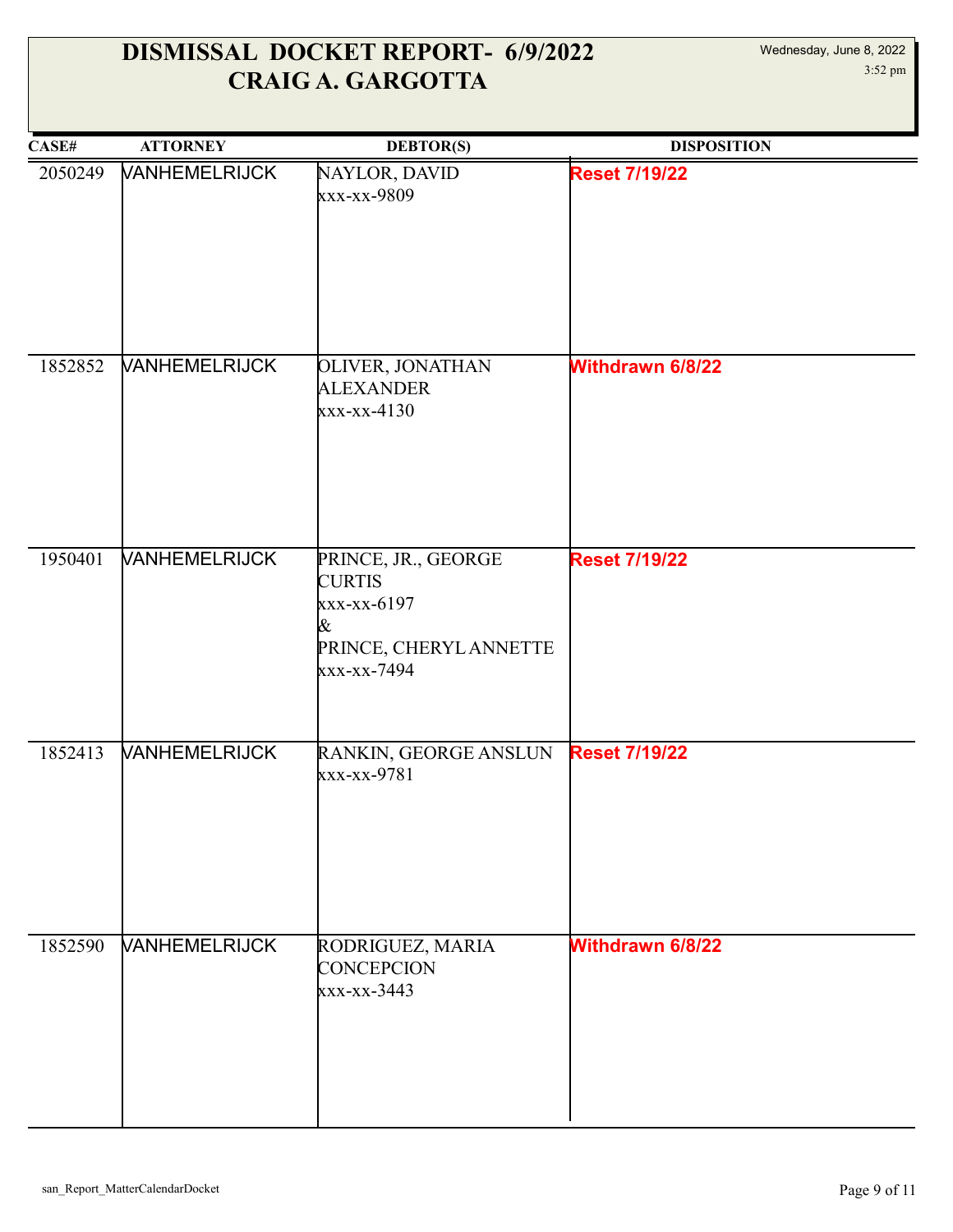| CASE#   | <b>ATTORNEY</b>      | <b>DEBTOR(S)</b>                                                                                    | <b>DISPOSITION</b>                                                        |
|---------|----------------------|-----------------------------------------------------------------------------------------------------|---------------------------------------------------------------------------|
| 1951408 | <b>VANHEMELRIJCK</b> | SILVA, LAURENCIO MIRELES Withdrawn 6/8/22<br>xxx-xx-2402<br>&<br>SILVA, WENDY DELEON<br>xxx-xx-9651 |                                                                           |
| 1850437 | <b>VANHEMELRIJCK</b> | VALDEZ, SYLVIA E.<br>xxx-xx-4657                                                                    | <b>Withdrawn 6/8/22</b>                                                   |
| 1752833 | <b>VANHEMELRIJCK</b> | YBARRA, JR., ROBERTO G.<br>xxx-xx-8186                                                              | <b>Withdrawn 6/8/22</b>                                                   |
| 2051714 | <b>VASQUEZ</b>       | xxx-xx-2918                                                                                         | MARTINEZ, MARIA MARTHA Agreed Order To Come From Mary<br><b>Viegelahn</b> |
| 1752460 | <b>VASQUEZ</b>       | RAMIREZ, ISIDRO M.<br>$xxx-xx-4131$                                                                 | <b>Withdrawn 6/8/22</b>                                                   |